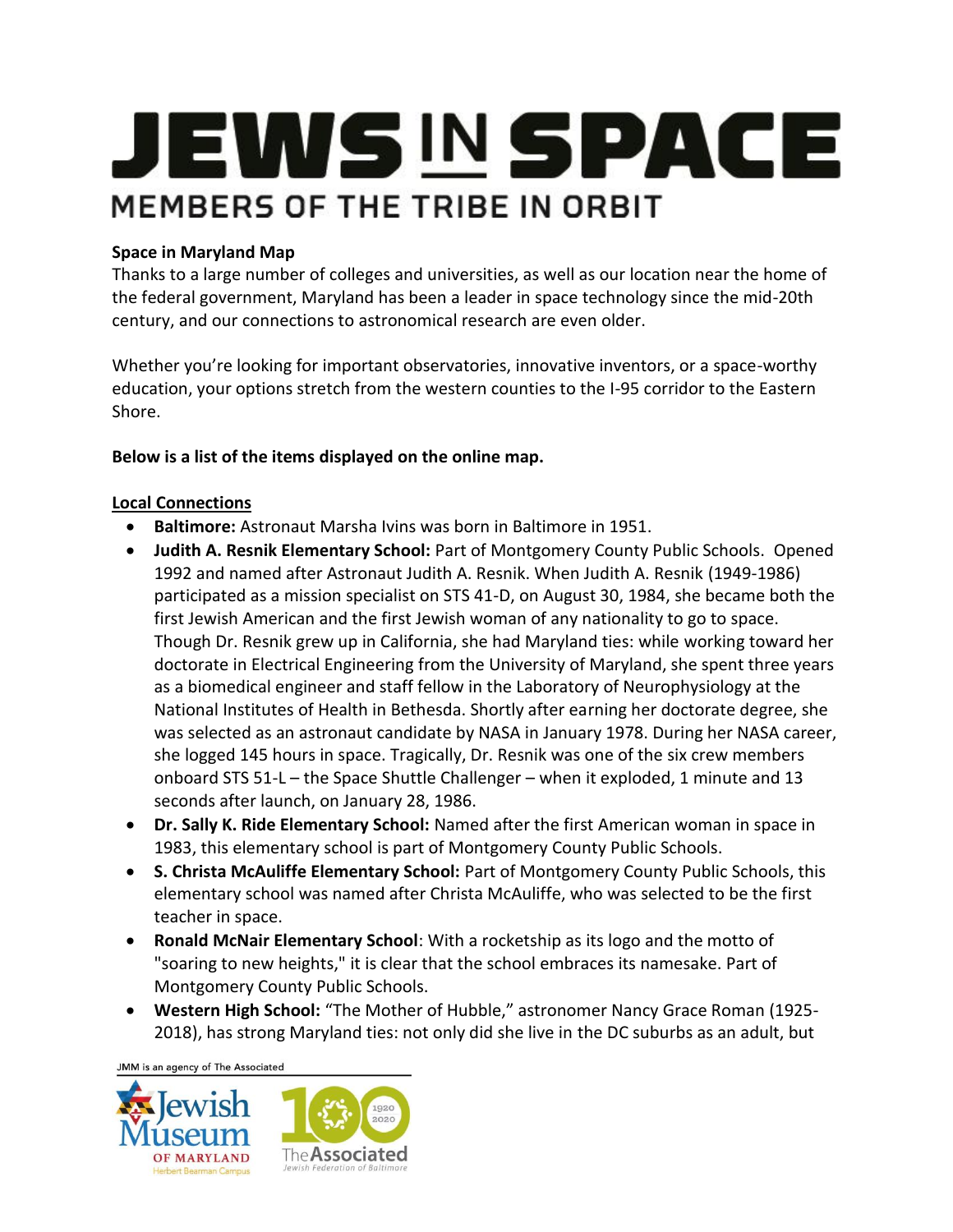she also attended Baltimore's Western High School, graduating in 1943. Roman was the first woman executive at NASA, serving as Chief of Astronomy in NASA's Office of Space Science at Goddard, among other positions during her long career. She championed the idea of space-based astronomy, in which instruments like satellites and telescopes operate from space rather than the earth's surface, and is best remembered today for her work in shepherding the Hubble Space Telescope program to viability. After retiring, she went on to teach astronomy to school children in the DC area. Roman received many awards, from the Women in Aerospace Lifetime Achievement Award to the NASA Exceptional Scientific Achievement Award; she also has an asteroid named for her, and she was one of the four Women of NASA featured in a recent LEGO set.

- **Baltimore Polytechnic Institute:** Dr. Samuel I. Katzoff (1909-2010), "one of the leaders of theoretical and analytical studies for the NACA and NASA" and a renowned technical writer, was born and raised in Baltimore, son of Lithuanian Jewish immigrants. He attended Baltimore Polytechnic High School and then Johns Hopkins University, where he earned degrees in chemistry. After taking the civil service exam, he was offered a job at the Langley Laboratory of the National Committee for Aeronautics (NACA), in Virginia. He stayed at Langley for several decades, but after his 1974 retirement he returned to Baltimore and became involved with the Johns Hopkins' Center for Talented Youth, where he taught science, and developed curricula in logical thinking.
- **Woodlawn High School:** Astronaut Robert Curbeam, class of 1980
- **Kenwood High School:** Astronaut Thomas David Jones, class of 1973
- **Oakland Mills High School:** Astronaut Terry Virts, class of 1985
- **Dulaney High School:** Astronaut Reid Wiseman, class of 1993
- **Bowie High School:** Astronaut Richard R. Arnold, class of 1981
- **Charles W. Woodward High School:** Lisa Nowak, class of 1981. (Woodward High School closed in 1987. The building now houses Tilden Middle School.)
- **Frostburg State University:** Astronaut Richard R. Arnold, class of 1985. BS, Accounting
- **University of Maryland:** Astronaut Richard R. Arnold, class of 1992. MS Marine, Estuarine, & Environmental Sciences
- **University of Maryland:** Astronaut Judith Resnik, class of 1977. PhD Electrical Engineering
- **Mitchelson Hall, US Naval Academy:** Named after Albert A. Michelson, physicist and inventor. After graduating from the U.S. Naval Academy in Annapolis in 1873, he stayed on for several years to teach physics and chemistry, and begin his experiments in the speed of light. By measuring the velocity of light – i.e., the "c" in  $E = mc2 - Michelson$ enabled Einstein's theory of relativity. Among many other accomplishments throughout his career, he was the first American to be awarded the Nobel Prize in Physics (1907) for "his optical precision instruments and the spectroscopic and metrological investigations carried out with their aid."
- **Montgomery College:** One of award-winning astronomer Vera Cooper Rubin's first jobs out of school was teaching Mathematics and Physics at Montgomery College in suburban Maryland. She went on to have a long and important career in astronomy at the Carnegie

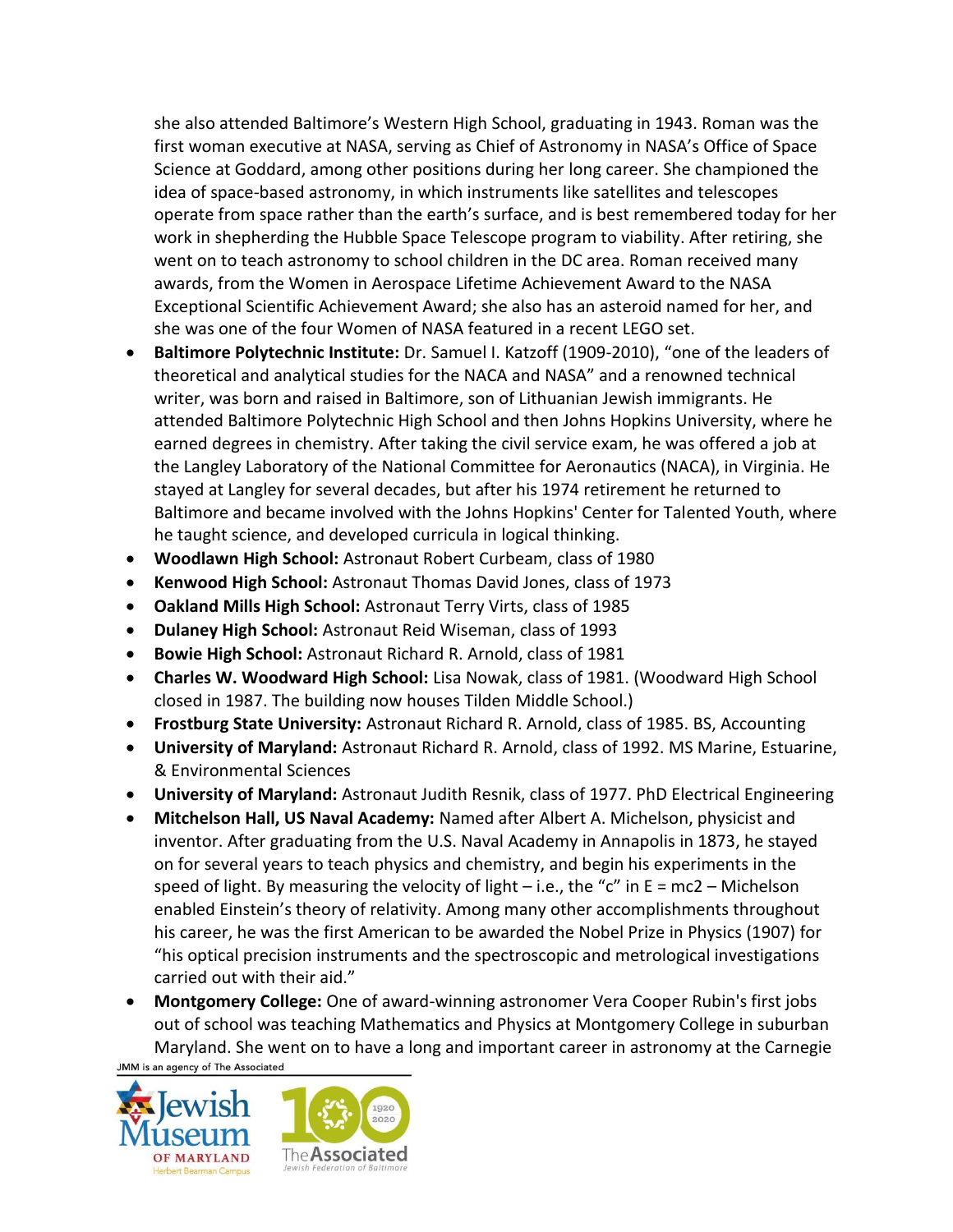Institute. Despite the sexism she often encountered in the field (she was only the second woman astronomer elected to the National Academy of Science), she was dedicated to helping pave the way for other women in astronomy and science. The newly-named NSF Vera C. Rubin Observatory is the first national US observatory to be named in honor of a woman.

- **Johns Hopkins University:** Nobel laureate Adam Riess (b. 1969), an astronomer at the Space Telescope Science Institute and a Bloomberg Distinguished Professor in Space Studies, Astronomy and Physics at the Johns Hopkins University (both in Baltimore).
- **Patuxent River:** Astronaut Kenneth S. Reightler, Jr. born 1951. He later attended US Naval Test Pilot School here.

### **Science Fiction Connections**

- **Baltimore Science Fiction Society:** Founded in 1963, the original group held the first Balticon in 1968. The current organization was founded in 1974. "The Baltimore Science Fiction Society exists to promote the creation and appreciation of science fiction and fantasy cultural arts"
- **Science Fiction & Fantasy Special Collections, Albin O. Kuhn Library, UMBC:** The Science Fiction & Fantasy Special Collection includes the Azriel Rosenfeld Science Fiction Book Collection, the Coslet-Sapienza Fantasy and Science Fiction Fanzine Collection, and manuscript collections for many local and national authors.
- **Ivy Bookshop:** In September 2019, local sci-fi/fantasy author Sarah Pinsker launched her first novel, A Song for a New Day, with an event at the Ivy Bookshop. Nebula Awardwinner and Baltimore's own Sarah Pinsker has been writing science fiction since she was a child, influenced by the bookshelves of her parents. (Her father is Rabbi Larry Pinsker of Beit Tikvah.) Her story collection, Sooner or Later Everything Falls into the Sea, examines a variety of themes through a sci-fi lens; she told the Baltimore Jewish Times, "They're still human stories, but [with science fiction] there are just more tools to tell them."
- **Mount Moriah Lodge, Star Trek Association of Towson Meeting Place:** Founded in 1978, the Star Trek Association of Towson is a club for Science Fiction fans in the Towson area and beyond.
- **Delta Hotels Baltimore Hunt Valley, Shore Leave Convention Site:** Shore Leave is a fanrun Science Fiction media convention. The annual convention "features appearances by actors and writers from a broad variety of TV shows and movies ranging from current hits to classic favorites."
- **Renaissance Baltimore Harborplace Hotel, Balticon 55 Site:** The Maryland Regional Science Fiction and Fantasy Convention, is known as Balticon. Balticon 1 was hosted at The Emerson Hotel in 1967. While Balticon 54 (2020) was an entirely virtual event, Balticon 55 (2021), is scheduled to take place at the Harborplace Hotel.

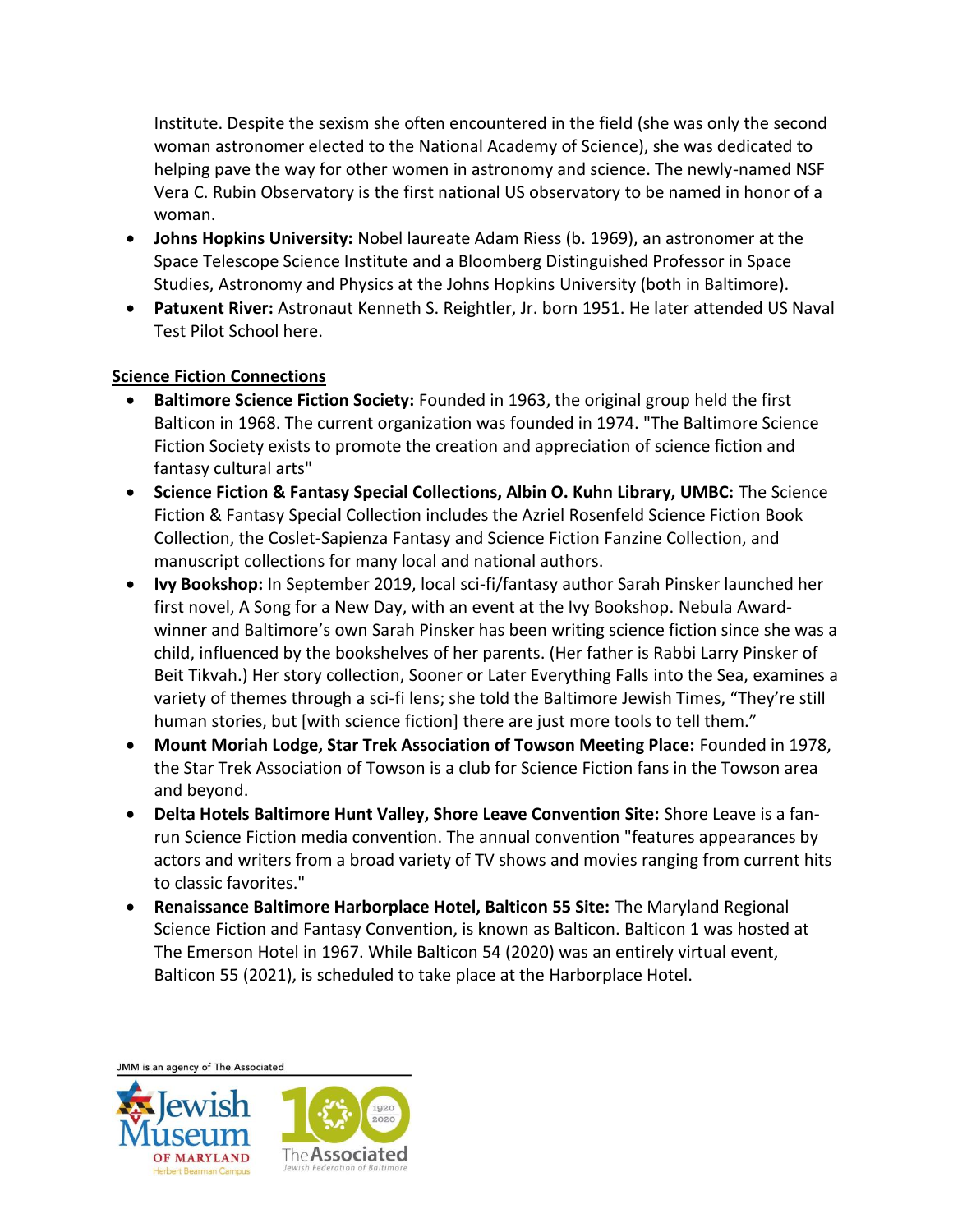#### **Observatories**

- **Nanjemoy Creek Observatory, Nanjemoy Creek Environmental Education Center:** Built in 1998, the observatory is operated by the Southern Maryland Astronomical Society. "The members meet '... to secure the pleasures and benefits of an association of persons interested in amateur astronomy,' and '... to promote the science of astronomy.'" Learn more about the society here: <https://www.smas.us/>
- **Blaine F. Roelke Memorial Observatory, Bear Branch Nature Center:** Built in 2015, the observatory is operated by the Westminster Astronomical Society, "bringing the universe to Carroll County, Maryland since 1984." Learn more here: <http://www.westminsterastro.org/observatory/>
- **University of Maryland Astronomy Observatory:** Built in 1963/4, the observatory is part of the Department of Astronomy, University of Maryland College Park. This observatory is still in operation today. Learn more: <http://www.astro.umd.edu/openhouse/>
- **Crosby Ramsey Memorial Observatory, Maryland Science Center:** Founded in 1797 as the Maryland Academy of Sciences, Maryland's oldest scientific institution includes the Crosby Ramsey Memorial Observatory, home to a restored 1927 telescope originally used at Baltimore's Pratt Library. Explore more here: <https://www.mdsci.org/explore/science-encounters/observatory/>
- **International Latitude Observatory:** The Observatory built as part of an international project to measure the earth's wobble on its polar axis. It operated from 1899 to 1982. Learn more about its history

herehttps:/[/www.gaithersburgmd.gov/home/showdocument?id=3330](http://www.gaithersburgmd.gov/home/showdocument?id=3330)

- **Montgomery College Astronomical Observatory:** Montgomery College's astronomical observatory is located on the roof of the Rockville Science Center. The observatory is used for student research, education and public outreach. Learn more here: [https://www.montgomerycollege.edu/academics/stem/science-engineering](https://www.montgomerycollege.edu/academics/stem/science-engineering-technology/observatory.html)[technology/observatory.html](https://www.montgomerycollege.edu/academics/stem/science-engineering-technology/observatory.html)
- **Anne Arundel Community College Radio Telescope:** Built in 2013, the college's Observatory, located in the back of Parking Lot B behind the annex buildings. It is in use today, hosting events for Astronomy Club members, faculty and community members.
- **Williams Observatory, Hood College:** Hood College was founded in 1893 as the Women's College of Frederick. A bequest from M. Janet Williams, in honor of her father, led to the construction of Williams Observatory in 1924. For many decades the only observatory in Western Maryland, the 8-inch Clark telescope served generations of young women studying astronomy under the guidance of long-time director and astronomer Leah Brown Allen (1884-1973). Today, light pollution makes sky watching difficult, but the Williams Observatory is opened when conditions are favorable. Learn more about the history of the observatory and community events here: [http://125.hood.edu/portfolio/williams-](http://125.hood.edu/portfolio/williams-observatoryhttp:/125.hood.edu/portfolio/williams-observatory/)

[observatoryhttp://125.hood.edu/portfolio/williams-observatory/](http://125.hood.edu/portfolio/williams-observatoryhttp:/125.hood.edu/portfolio/williams-observatory/)

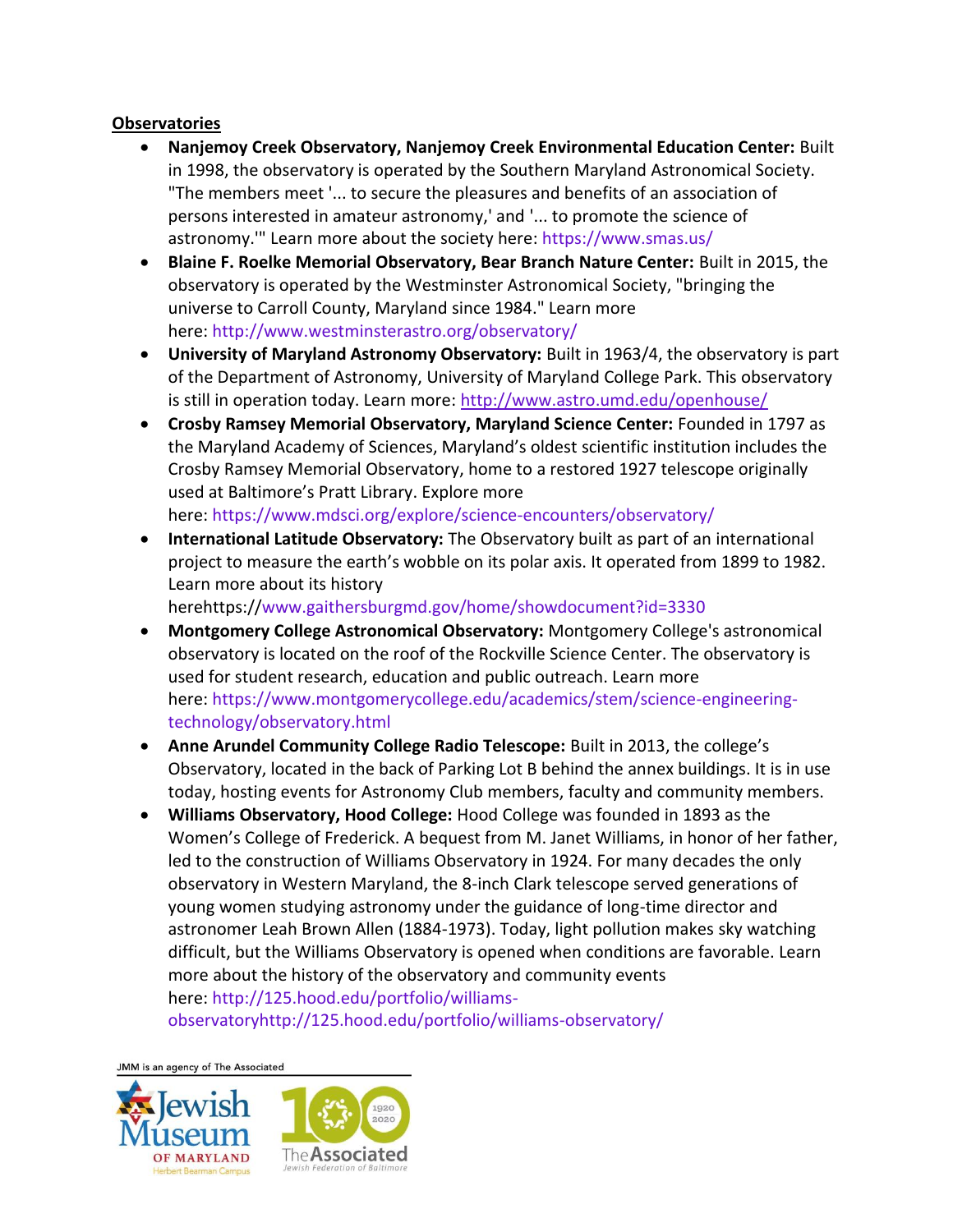- **Harford Community College Observatory:** The Harford County Astronomical Society, founded in 1970, regularly holds open house viewings at the observatory, located on the HCC campus. Learn more about the society here: <https://harfordastro.org/>
- **St. John's College Observatory and Planetarium:** The McKeldin Planetarium and the St. John's College Observatory are located on St. John's Annapolis campus. <http://199.89.180.250/~stars/index.html>
- **Northwood Observatory:** Toy manufacturer and amateur astronomer, Joseph L. Woods built a private observatory on the rooftop of his Northwood home in 1937. The observatory was in use until he sold the house to new owners in 1960.
- **Morris W. Offit Telescope, Maryland Space Grant Observatory:** The telescope is located under the Stanley D. and Joan F. Greenblatt Dome, on the roof of the Bloomberg Center for Physics and Astronomy, on the Homewood Campus of The Johns Hopkins University. Learn more here: <https://md.spacegrant.org/>
- **Arthur Storer Planetarium:** This planetarium at Calvert High School was named for Arthur Storer (ca. 1642-1686), America's first Colonial astronomer, who settled in Calvert County. He was one of the first to record data on Halley's Comet (then known as Storer's Comet) as it passed over Maryland in 1682.
- **Planetarium at Hickory Environmental Education Center:** Planetarium at Hickory Environmental Education Center is one of over two dozen educational planetariums scattered across the state, the Hickory Planetarium introduces Garrett County school students to space and earth sciences.

## **Educational Institutions**

- **University of Maryland Department of Aerospace Engineering:** Founded in 1949, when the aeronautical sciences discipline was separated from the mechanical engineering department. You can read about their notable alumni here: <https://aero.umd.edu/alumni-industry/distinguished-alumni>
- **Space Systems Laboratory, University of Maryland:** The Space Systems Laboratory (SSL) is part of the Aerospace Engineering Department and A. James Clark School of Engineering at the University of Maryland in College Park. The SSL is home to the Neutral Buoyancy Research Facility, a 50-foot diameter, 25-foot deep water tank that is used to simulate the microgravity environment of space - the only such facility in the world housed at a university. [\(https://ssl.umd.edu/\)](https://ssl.umd.edu/)
- **Challenger Learning Center at Howard B. Owens Science Center:** A not-for-profit formed by the family members of the Challenger crew, who died tragically on the morning of Jan. 28, 1986, when a booster engine failed. "Challenger Center and its global network of Challenger Learning Centers use space-themed simulated learning and role-playing strategies to help students bring their classroom studies to life and cultivate skills needed for future success, such as problem solving, critical thinking, communication and teamwork." [\(https://www.challenger.org/\)](https://www.challenger.org/)

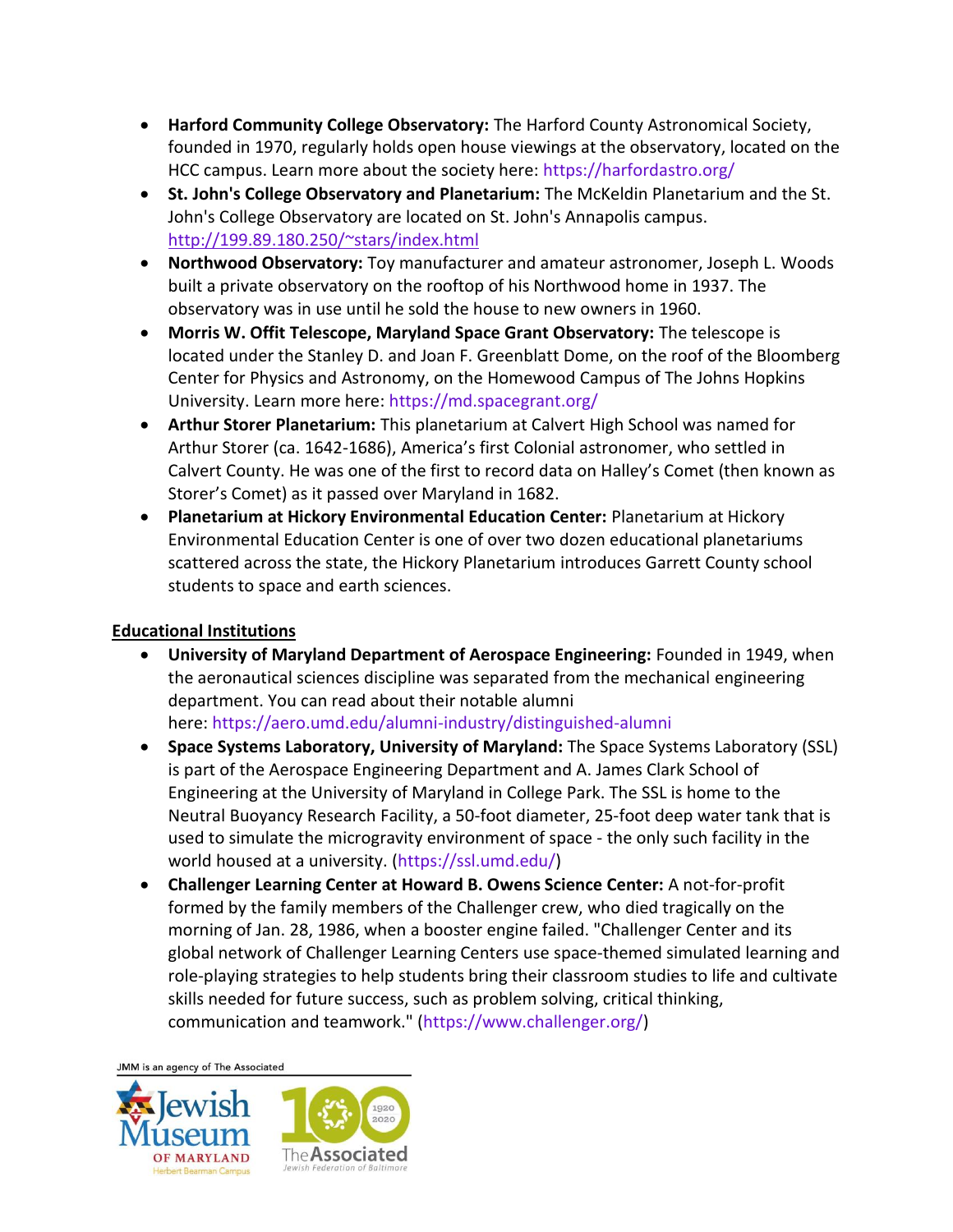- **US Naval Academy Aerospace Engineering Department:** "The program is structured to produce naval officers who will meet the challenges of serving in such areas as naval aviation, space, and research." [\(https://www.usna.edu/AeroDept/index.php\)](https://www.usna.edu/AeroDept/index.php)
- **Capitol Technology University:** Offers a Bachelor's of Science (BS) in Astronautical Engineering. CTU is also home to the Center for Space Science Education and Public Outreach. Learn more here: [https://www.captechu.edu/fields-of-study/engineering](https://www.captechu.edu/fields-of-study/engineering-and-engineering-technologies)[and-engineering-technologies](https://www.captechu.edu/fields-of-study/engineering-and-engineering-technologies)
- **Spaceflight America Museum and Science Center, Volanz Aerospace Inc.:** Volanz is a non-profit dedicated to space science education. Founded 1998; the museum opened in 2014. Learn more here <http://www.spaceflightamericamuseum.org/>
- **JHU Space Systems Engineering:** Offers a Master of Science (MS) in Space Systems Engineering.
- **UMBC Department of Physics:** The department's research is centered in 4 main areas: astrophysics, atmospheric physics, condensed matter physics, and quantum optics and quantum information. [\(https://physics.umbc.edu/\)](https://physics.umbc.edu/)
- **Engineering & Aviation Sciences at University of Maryland Eastern Shore:** Offers BS in engineering with specialization in aerospace.
- **Baltimore SEMAA (Science Engineering Mathematics & Aerospace Academy) at Morgan State University:** This NASA program provides STEM enrichment for Maryland students. Several public school systems around the state offer aviation, engineering, and aerospace programs at the high school, middle school, and even elementary school levels.
- **Aerospace Engineering and Aviation Technology at DuVal High School:** Park of Prince George's County Public Schools. Learn more here: [https://www.pgcps.org/aerospace](https://www.pgcps.org/aerospace-engineering-and-aviation-technology/)[engineering-and-aviation-technology/](https://www.pgcps.org/aerospace-engineering-and-aviation-technology/)
- **Parkland Magnet Middle School for Aerospace Technology:** Part of Montgomery County Public Schools. Learn more here: <https://www2.montgomeryschoolsmd.org/schools/parklandms/>
- **Aerospace Engineering Academy at Applications and Research Laboratory:** Part of Howard County Public Schools.
- **Aviation and Aerospace Program at Magruder High School:** Part of Montgomery County Public Schools
- **The Jewish Museum of Maryland:** Jews in Space: Members of the Tribe in Orbit (Fall 2020 to Spring 2021)

## **Industries**

- **JHU Applied Physics Laboratory 1942-1975:** The APL opened in Silver Spring during World War II, under the federal Office of Scientific Research and Development.
- **JHU Applied Physics Laboratory 1954-today:** The Laurel location opened in the 1950s, and today it is a research division of Johns Hopkins University. Over the decades, APL